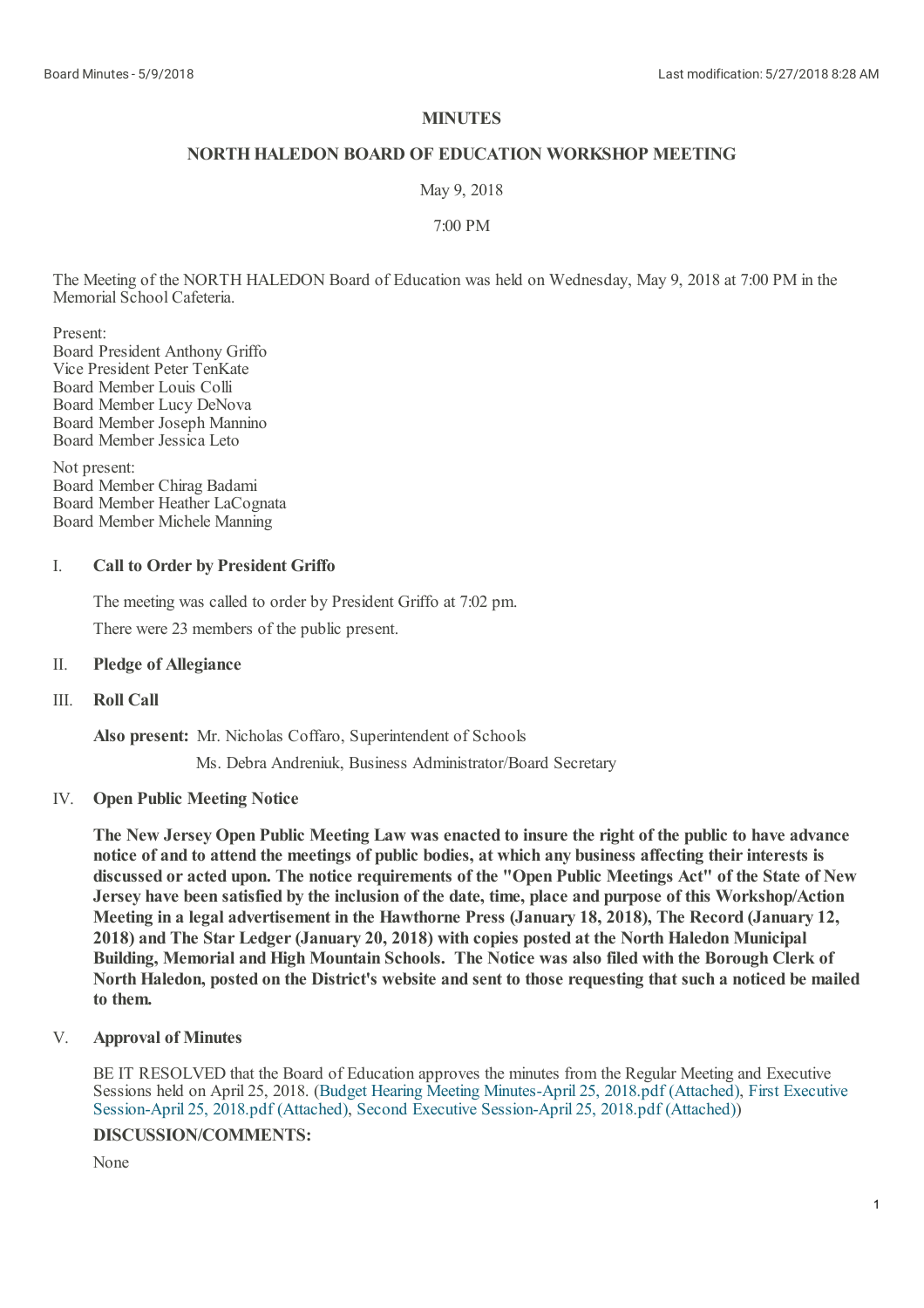# VI. **Correspondence**

None

# VII. **Superintendent's Report**

None

## **Discussion/Comments:**

### A. Enrollment

- Memorial-Ä
- HMS- $\bullet$
- Total in districtä
- B. HIB Report

April 2018 Report

## VIII. **Presentations**

### A. **Outsourcing of Custodial Staff**

Bill Gerichter, President, Edvocate Inc and Michael Rinderknecht, Business Administrator/Board Secretary, Glen Rock Public Schools

Bill from Edvocate:

- Edvocate monitors 40-50 school district for both food services and custodial services
- Prospective employees go through two back ground checks as opposed to when the school district hires there is only one.
- Prospective employees must read, write and speak English
- Edvocate will conduct 3 onsite inspections per year
- The shared services agreement with Glen Rock to be approved annually

Mike from Glen Rock:

- Originally outsourced in 2011
- Glen Rock terminated 23 custodians and awarded contract to Aramark
- Part time management person, Cathy will work with Edvocate regarding the inspections and common goals reports
- Glen Rocks's buildings have never been cleaner
- Employee turnover is same as if you were operating your own building
- Within a matter of months the outsourced custodians melled with the staff and community
- Aramark has very good staff recognition program
- By late Sept early Oct of the first year everyone was working together.

## **Discussion/Comments:**

Mr. Mannino asked what is better since you have outsourced. Mike replied cleaning is much better. Inspections allow for comparison of previous situations.

Ms. Leto asked what are they measuring as baseline. Bill, from Edvocate replied there are 20 various items that are looked at.

Mr. Griffo asked was student attendance better. Mike from Glen Rock replied that he isn't sure there is a direct correlation between attendance and building cleanliness but staff and students tend to respect building more.

Mr. Griffo also asked is standard just overall improvement or is there an objective. Bill from Edvocate replied that at goal setting meeting there are overall objectives and if there is a change of 10% or more then action is taken.

Mr. TenKate asked if we are entering into a shared services agreement does that we mean we swap out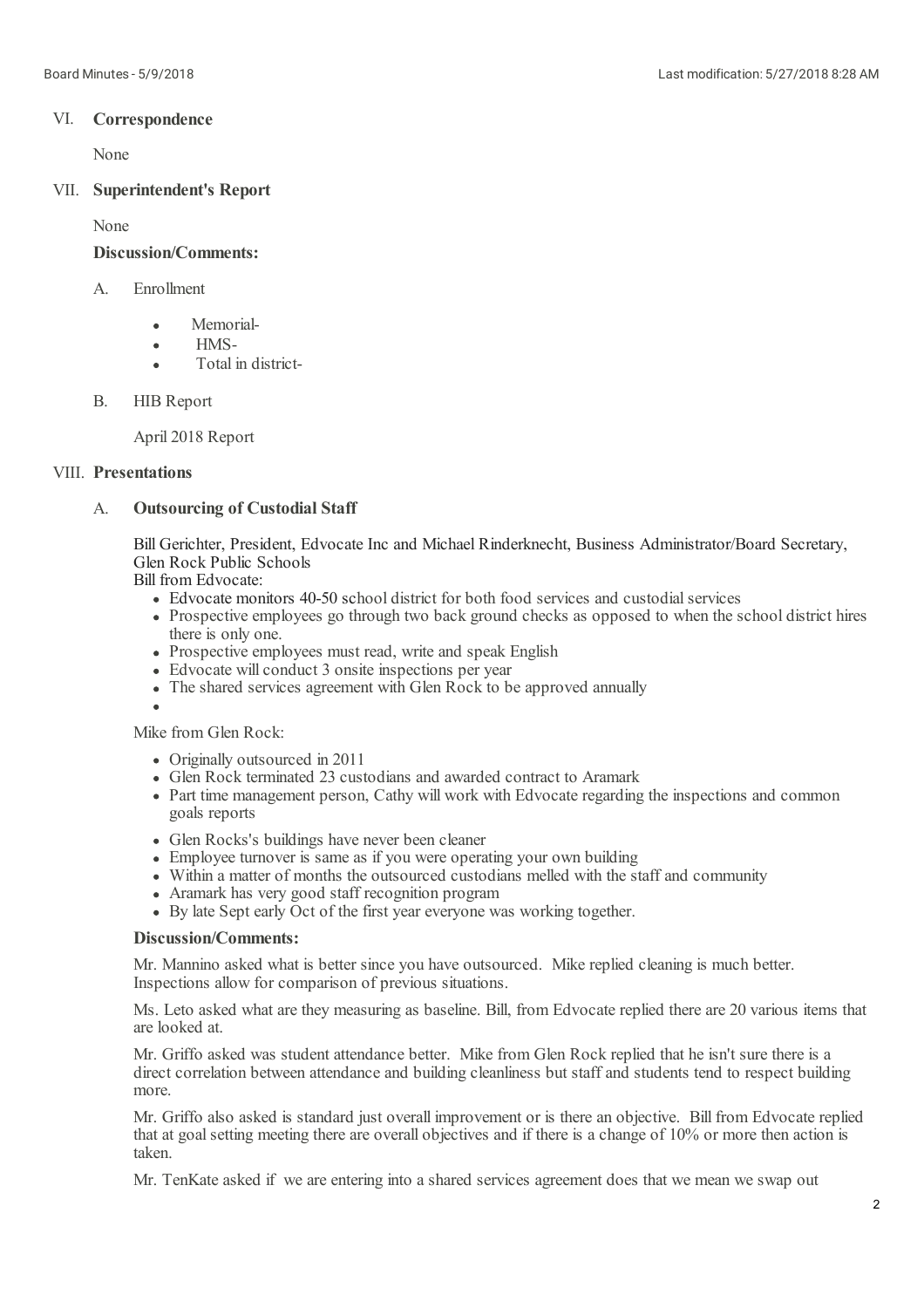employees with Glen Rock. Bill from Edvocate replied no North Haledon and Glen Rock will just be sharing management.

Ms. DeNova asked why did Glen Rock choose to outsource. Mike from Glen Rock replied the reasons were for financial and to have cleaner buildings.

Bill from Edvocate commented that North Haledon will be picking up management day and night and inheriting seasoned management.

Mr.Colliasked for confirmation that we get our own custodians not be sharing between buildings. Bill from Edvocate replied yes each building will have same people.

Mr Griffo asked about possibility of turnover. Bill from Edvocate replied initially there could be up to a 20% turnover.

Mr Mannino asked if there is equipment or supplies included. Bill from Edvocate replied that there is an equipment allowance built in but North Haledon will be handling all of the custodial supplies as is done now.

### B. **i Steam**

Lucy DeNova and Jess Leto highlighted their NASA iSteam field trip to Maryland.

Their proposal included the following:

- Create an ad hoc committee composed of 2-3 board members, teachers and administration
- The committee would then coordinate stem/steam community events and PTO/NHEA activities
- Investigate the availability of government grants
- Participate in NJSBA stem/steam challenges
- NJSBA offers school program assessment services
- Committee would schedule visits with local districts offering progressive programs and 3rd party inclusions.

Mr Griffo asked what is the difference between Stem and Steam. Ms. Leto replied that Steam has the arts embedded in it.

Mr. Griffo thanked Ms. Leto and Ms. DeNova for the information but it is up to the administration to decide how to bring it into the curriculum.

### IX. **Representative's Report**

| <b>Committee</b>              | <b>Members</b>   | <b>Reports</b> |
|-------------------------------|------------------|----------------|
| <b>Board of</b><br>Recreation | Ms. Manning      |                |
| <b>Borough</b><br>Council     | Ms. Leto         |                |
| <b>Planning Board</b>         | Ms.<br>LaCognata |                |
| <b>PCSBA/NJSBA</b>            | Ms. DeNova       |                |
| <b>N.R.E.S.C.</b>             | Ms. DeNova       |                |
|                               |                  |                |

### X. **Petitions of Citizens on Agenda Items Only**

## **DISCUSSION/COMMENTS:**

Mayor George: Mayor George commented as to what is the reason why the district is going to outsourcing for custodians. Mr. Griffo replied.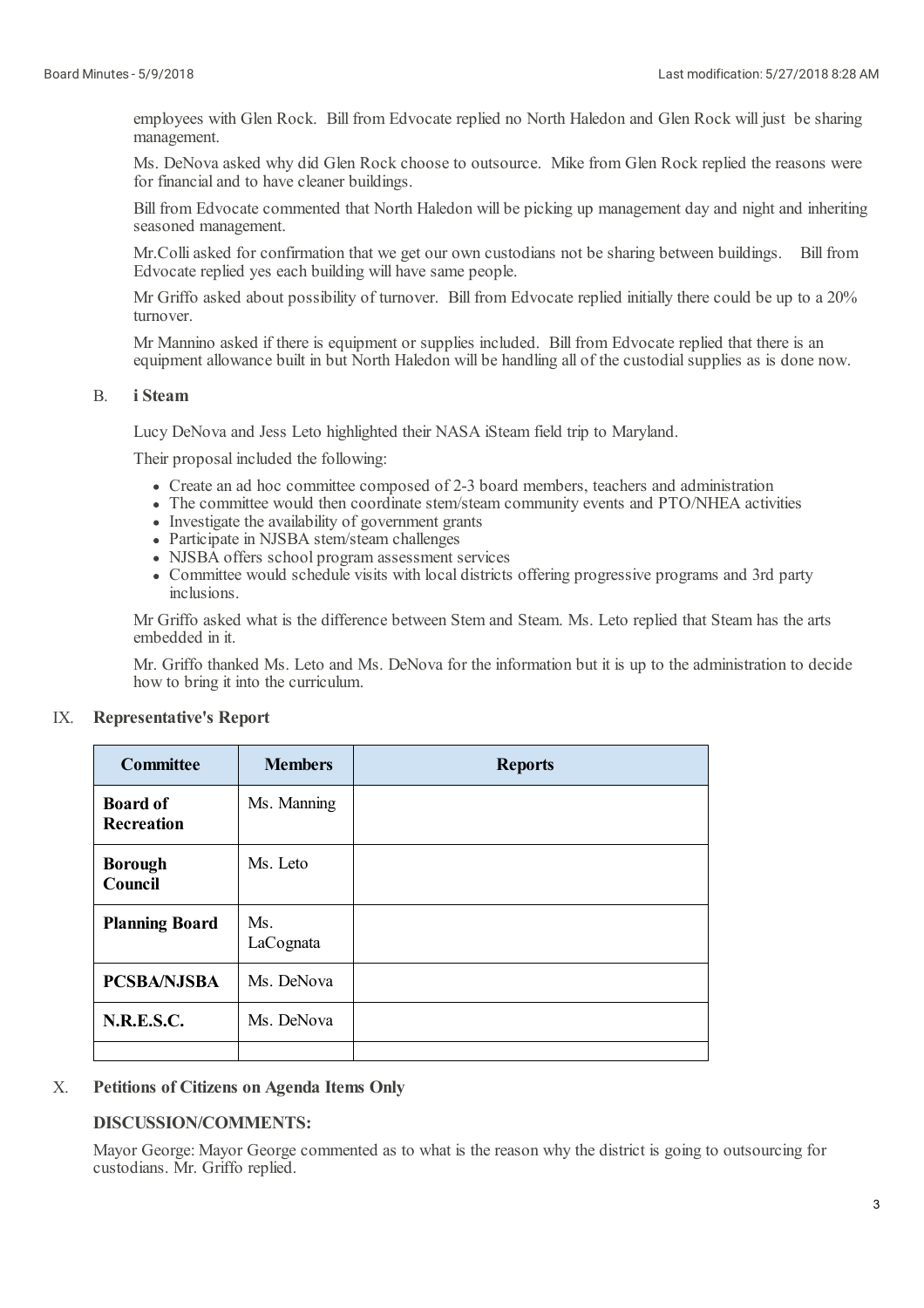Mayor George commented about the savings to the district if outsourcing and how the borough can help the school district with custodial staffing and maintenance. Mr. Griffo replied.

Minet Saingas: Ms. Saingas commented if there have been complaints about building cleanliness. Mr. Griffo replied.

Ms. Saingas commented about available of qualified staff to fill the positions. Mr. Mannino replied.

Andrew Averso: Mr. Averso commented on the steps taken to correct the situation. Mr. Griffo replied.

Elizabeth House: Ms. House commented as to all the things the current custodians do to help PTO and NHEA. Mr. Griffo replied.

Summer Fisher Tom: Ms. Tom commented that her son was upset when he heard about staffing change and expressed concerns about emergency training. Mr. Griffo replied.

Mr. L. Collicommented if we can we consider keeping day staff. Mr. Griffo replied.

Michael Colli: Mr. M. Collicommented as to the number of cost share agreements we have and cost responsibility. Ms. Andreniuk replied.

Jenn Matos: Ms. Matos commented as to the how the cost are split with Glen Rock. Mr. Griffo replied.

Arlene Puzzitti: Ms Puzziti commented that she was employed in the district for many years and she is concerned about safety of children and staff.

A. Motion to Open the Floor

> The motion was made by Board Member Mannino and seconded by Board Member Leto, and with a unanimous roll call vote, the motion carried.

B. Motion to Close the Floor

> The motion was made by Board Member Mannino and seconded by Vice President TenKate, and with a unanimous roll call vote, the motion carried.

#### XI. **Finance**

BE IT RESOLVED, upon the recommendation of the Superintendent, the Board of Education hereby approves motions: A) Approval of District Claims; B) Approval of Transfer of Funds for April 30, 2018; C) Acceptance of Monthly Financial Reports for April 30, 2018; D) Approval of NJSIG North Jersey Educational Insurance Fund Indemnity and Trust Agreement Renewal

## **Discussion/Comments:**

Mr. Griffo asked what item # D is. Ms. Andreniuk explained it is the insurance fund renewal agreement that North Haledon is a part of for our some of property and liability insurance coverages.

A. Approval of District Claims

> Resolved that upon the recommendation of the Superintendent and the Business Administrator, the Board of Education approves the attached lists of claims for April in the total amount of \$ xxxxxxx be approved for payment, as follows:

| i. General Operating Fund (Funds $10,11\&12$ ) |           |     | S XXX, XXXXXX |
|------------------------------------------------|-----------|-----|---------------|
| ii. Special Revenue Fund                       | (Fund 20) |     | XXXXXXXX      |
| iii.Capital Projects Fund                      | (Fund 30) | -S  | X.XX          |
| iv Debt Service Fund                           | (Fund 40) | -SS | XX.XXXXX      |

B. Approval of Transfer of Funds for April 30, 2018

> Resolve that upon the recommendation of the Superintendent and the Business Administrator, the Board of Education approves the transfer of funds in accordance with the attached list of adjustments for the month of April 30, 2018. The Board also authorizes the Superintendent to make interim transfers and report them at the next Board Meeting.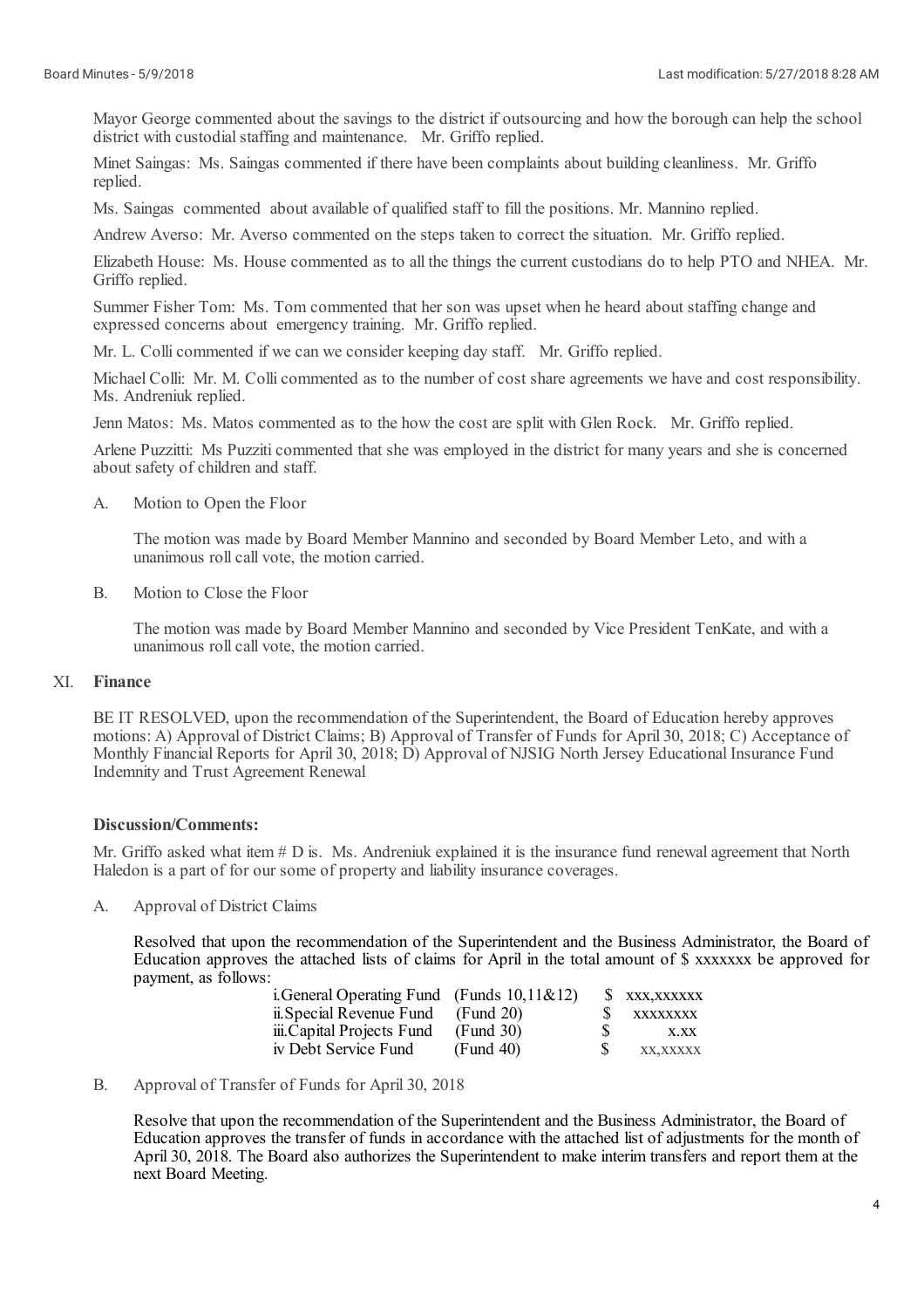### (April [Transfers.pdf](https://www.boardconnectnj.com/Item/DownloadAttachment/494) (Attached))

C. Acceptance of Monthly Financial Reports for April 30, 2018

Resolve that upon the recommendation of the Superintendent and the Business Administrator, the Board of Education accepts the Board Secretary's and Treasurer's Reports for the month ending April 30, 2018 and has determined that they are in agreement;

Furthermore, resolved that, the Board of Education acknowledges receipt of the Board Secretary's certification, as noted below:

Pursuant to N.J.A.C.6A-16.10(c)3 and 4, I certify that as of April 30, 2018, no budgetary line item account has obligations and payments which in totalexceed the amount appropriated by the North Haledon School District Board of Education, pursuant to N.J.A.C. 18A 22-8 and 18A 22-8.1

Furthermore resolve that pursuant to N.J.A.C. 6A 23A-16.10(c), the Board of Education certifies that as of April 30, 2018, after the review of the Board Secretary's monthly financial report, appropriation section, and upon consultation with appropriate district officials, and to the best of our knowledge no major account fund has been over-expended in violation of N.J.A.C. 6A 23A-16.10(b), that sufficient funds are available to meet the district's financial obligations for the remainder of the school year and that in accordance P.L.2004 Ch.73, budgetary transfers cumulatively in excess of 10% that require the approval of the Commissioner of Education are listed below and the required approval by the Executive County Superintendent of Schools has been requested above.

D. Approval of NJSIG North Jersey Educational Insurance Fund Indemnity and Trust Agreement Renewal

**WHEREAS**, N.J.S.A. 18A:18B-1, et seq., enables boards of education to join with other boards of education in school board insurance trusts for the purpose of forming self-insurance pools;

**WHEREAS**, the New Jersey Schools Insurance Group ("NJSIG") is a joint insurance fund authorized by N.J.S.A. 18A:18B-1, et seq. to provide insurance coverage and risk management services for its members;

**WHEREAS**, the North Haledon Board of Education, herein after referred to as the "Educational Institution," has resolved to apply for and/or renew its membership with NJSIG;

**WHEREAS**, the Educational Institution certifies that it has not defaulted on a claim, and has not been cancelled for non-payment of insurance premium for a period of at least two (2) years prior to the date of its application to NJSIG;

**WHEREAS**, the Educational Institution desires to secure protection, services, and savings relating to insurance and self-insurance for itself and its departments and employees; and,

**WHEREAS**, the Educational Institution finds that the best and most efficient way of securing this protection and services is by cooperating with other boards of education in the State of New Jersey.

### **NOW THEREFORE, BE IT RESOLVED, THAT**:

- 1. This agreement is made by and between NJSIG and the Educational Institution;
- 2. The Educational Institution joins with other boards of education in organizing and becoming members of NJSIG pursuant to N.J.S.A. 18A:18B-3(a), for a period of three years, beginning on July 1, 2018, and ending July 1, 2021 at 12:01 a.m.;
- 3. In consideration of membership in NJSIG, the Educational Institution agrees that for those types of coverage in which it participates, the Educational Institution shall jointly and severally assume and discharge the liabilities of each and every member of NJSIG to such agreement arising from their participation in NJSIG. By execution hereof the full faith and credit of the Educational Institution is pledged to the punctual payment of any sums which shall become due to NJSIG in accordance with the bylaws thereof, the plan of risk management, this Agreement and any applicable statute or regulation;
- 4. The Educational Institution and NJSIG agree that NJSIG shall hold all monies paid by the Educational Institution to NJSIG as fiduciaries for the benefit of NJSIG claimants all in accordance with applicable statutes and/or regulations;
- 5. NJSIG shallestablish and maintain Trust Accounts in accordance with N.J.S.A. 18A:18B-1, et seq. and such other statutes and regulations as may be applicable;
- 6. By adoption and signing of this resolution, the Educational Institution is hereby joining NJSIG in accordance with the terms of this Indemnity and Trust Agreement and Resolution to Join / Renew Membership, effective the date indicated below, for the types of insurance as indicated in the Insurance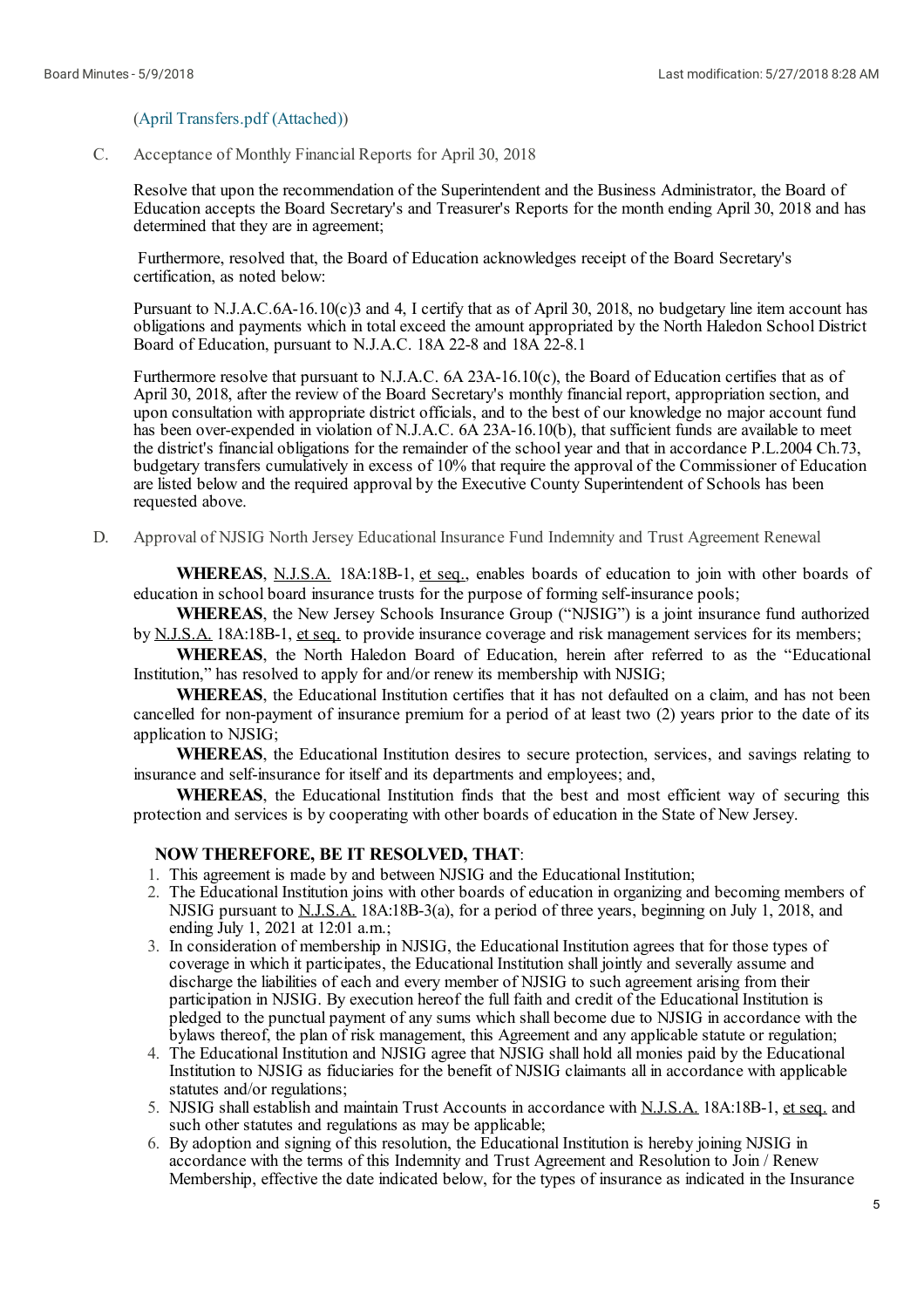Binder issued by NJSIG;

- 7. The Educational Institution hereby ratifies and affirms the bylaws and other organizationaland operational documents of NJSIG, and as from time to time amended by NJSIG and/or the State of New Jersey, Department of Banking and Insurance, in accordance with the applicable statutes and regulations as if each and every one of said documents were re-executed contemporaneously herewith;
- 8. The Educational Institution agrees to be a participating member of NJSIG for the period herein provided for and to comply with all of the rules and regulations and obligations associated with said membership, including, but not limited to the NJSIG's Plan of Risk Management;
- 9. The Educational Institution under its obligations as a member of NJSIG agrees to allow for safety inspections of its properties, to pay contributions in a timely fashion and to comply with the bylaws and standards of participation of NJSIG including the plan of risk management;
- 10.If NJSIG, in the enforcement of any part of this Agreement, shall incur necessary expense or become obligated to pay attorney's fees and/or court costs, the Educational Institution agrees to reimburse NJSIG for all such reasonable expenses, fees and costs on demand;
- 11.The Business Administrator is hereby authorized in accordance with the Public School Contracts Law, N.J.S.A. 18A:18A-1, et seq., to execute such contracts and documentation with NJSIG as is necessary to effectuate this resolution; and,
- 12.The Business Administrator is directed to send a certified copy of this Indemnity and Trust Agreement and Resolution to Renew Membership to NJSIG.

# XII. **Personnel**

BE IT RESOLVED, upon the recommendation of the Superintendent, the Board of Education hereby approves motions: A) Approval of Substitute List; B) Approval of Medical Leave; C) Acceptance of Retirement; D) Acceptance of Resignation; E) Amendment of Maternity Leave; F) Approval of Termination; G) Approval of Enrollment of Child of Non-Resident Staff; *H) \*\*\* Acceptance of Resignation \*\*\*; I) \*\*\* Approval of Full-Time Instructional Aide \*\*\**

## **Discussion/Comments:**

Mr. Colliasked is there a connection between item # F and I. Mr. Coffaro replied No.

Mr. Colliasked if item # I was for PSD program. Mr. Coffaro replied yes.

Mr. Colliasked if item # F could be elaborated on. Mr. Griffo replied we will discuss in executive session.

A. Approval of Substitute List

> Resolve that upon the recommendation of the Superintendent, the Board of Education approves the attached list of substitutes for the 2017-2018 School Year. (Substitute List - May 2018.pdf [\(Attached\)](https://www.boardconnectnj.com/Item/DownloadAttachment/475))

B. Approval of Medical Leave

> Resolve that upon the recommendation of the Superintendent, the Board of Education approves the medical leave of Joshua Schneider effective April 27, 2018 through May 17, 2018 due to a serious health condition. This leave shall be with pay and with a continuation of medical benefits, utilizing 15.5 sick days. (Medical Letter - [Schneider.pdf](https://www.boardconnectnj.com/Item/DownloadAttachment/493) (Attached))

C. Acceptance of Retirement

> Resolve that upon the recommendation of the Superintendent, the Board of Education accepts the retirement of Joshua Schneider effective June 1, 2018. (Retirement - [Schneider.pdf](https://www.boardconnectnj.com/Item/DownloadAttachment/491) (Attached))

D. Acceptance of Resignation

> Resolve that upon the recommendation of the Superintendent, the Board of Education accepts the resignation of Janice Galiano effective June 30, 2018. [\(Resignation](https://www.boardconnectnj.com/Item/DownloadAttachment/456) Letter - Galiano.pdf (Attached))

E. Amendment of Maternity Leave

Resolve that upon the recommendation of the Superintendent, the Board of Education amends maternity leave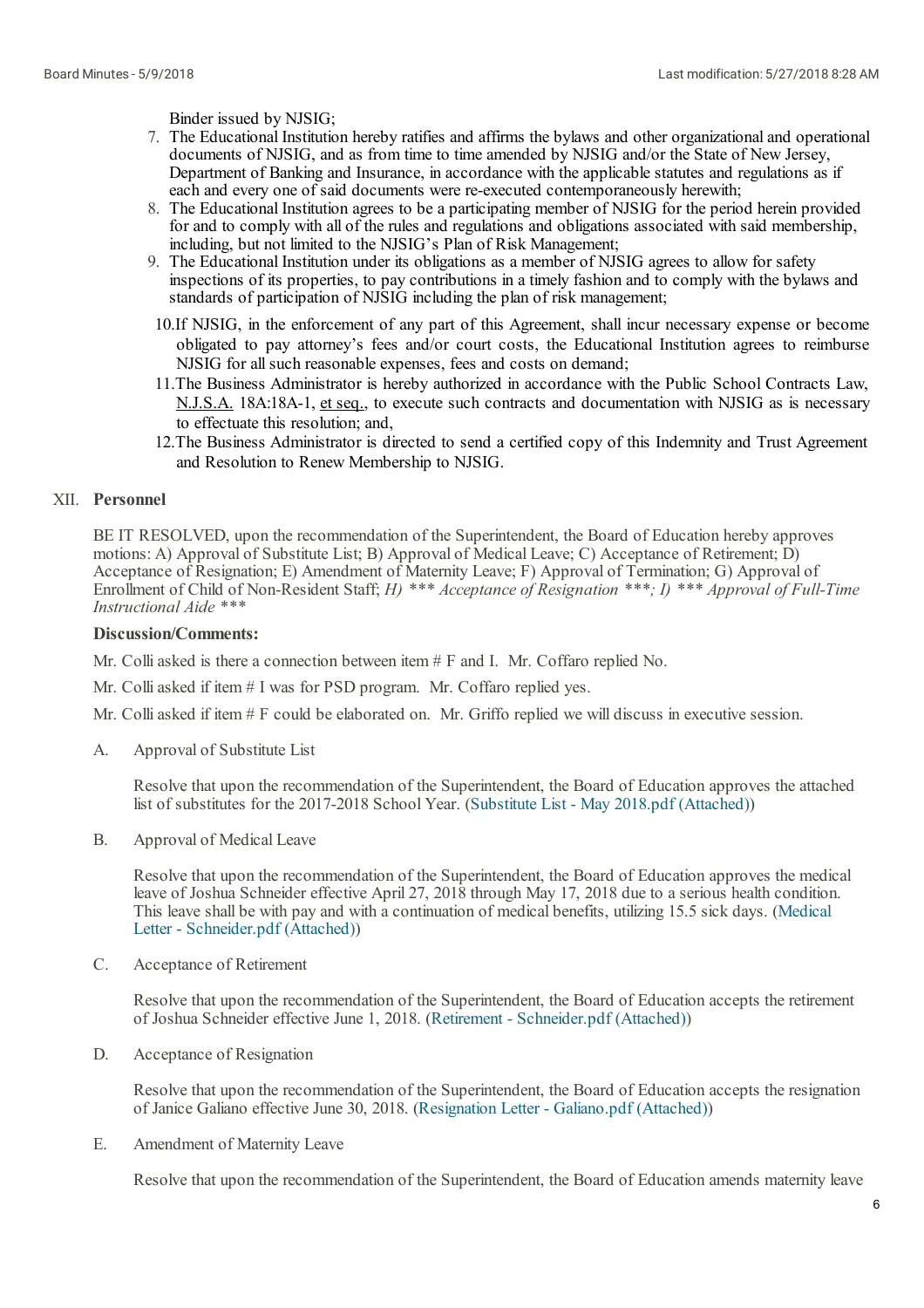for Kristina Meyers ("Meyers"). Meyers will be granted a paid leave of absence using accumulated sick time from April 11, 2018 through and including May 10, 2018, in connection with the birth date of her child on April 26, 2018. During this period, Meyers will use 21.5 accumulated sick days.

Be it further resolved at the end of her presumptive period of disability, Meyers shall be granted a child-rearing leave of absence under the Family Medical Leave Act and NJ Family Leave Act which shallextend from May 10, 2018 through October 24, 2018. This leave shall be provided without pay.

Be it further resolved that Meyer's anticipated return to work day shall be October 25, 2018.

F. Approval of Termination

> Resolve that upon the recommendation of the Superintendent, the Board of Education approves the termination of part-time non-instructionalaide, Rosa Nativo effective April 26, 2018.

G. Approval of Enrollment of Child of Non-Resident Staff

Resolve that upon the recommendation of the Superintendent, the Board of Education approves the enrollment of a non-resident child of staff member, Mr. Ron Pokryska, into Kindergarten for the 2018-2019 School Year.

H. \*\*\* Acceptance of Resignation \*\*\*

> Resolve that upon the recommendation of the Superintendent, the Board of Education accepts the resignation of Juan Cazorla effective May 11, 2018. [\(Resignation](https://www.boardconnectnj.com/Item/DownloadAttachment/495) Letter - Cazorla.pdf (Attached))

I. \*\*\* Approval of Full-Time Instructional Aide \*\*\*

> Resolve that upon the recommendation of the Superintendent, the Board of Education approved the appointment of Mr. Michael Ring as a Full-Time Instructional Aide at a rate of \$16.81 per hour. Pending favorable outcome of criminal history check, Mr. Ring will start on or about May 9, 2018 for the 2017-2018 School Year.

## XIII. **Policy**

# XIV. **Facilities & Services**

BE IT RESOLVED, upon the recommendation of the Superintendent, the Board hereby approves motion: A) Approval of District Facilities Use; *B) \*\*\* Approval of Travel, Conferences, Workshops & Related Expenses \*\*\**

## **Discussion/Comments:**

None

A. Approval of District Facilities Use

> Resolve that upon the recommendation of the Superintendent, the Board of Education hereby approves the following use of district facilities subject to non-conflicting events.

| <b>Organization</b> | <u>Dav</u> | <b>Times</b>       | <b>Location</b> | <b>Purpose</b>      |
|---------------------|------------|--------------------|-----------------|---------------------|
| B&G Club of         | 6/6/18     | $6:00-$            | HMS -           | <b>STEM Program</b> |
| Hawthorne           |            | 7:30 <sub>pm</sub> | Cafeteria       | $K-4th$ Gr.         |
| B&G Club of         | 6/7/18     | $6:00-$            | $HMS -$         | <b>STEM Program</b> |
| Hawthorne           |            | 7:30 <sub>pm</sub> | Cafeteria       | 5-8th Gr.           |

B. \*\*\* Approval of Travel, Conferences, Workshops & Related Expenses \*\*\*

Resolve that upon the recommendation of the Superintendent, the Board of Education approves reimbursement and expenses previously approved by the Superintendent for the following staff development, training, workshops, conferences and/or seminars as they are directly related to and within the scope of the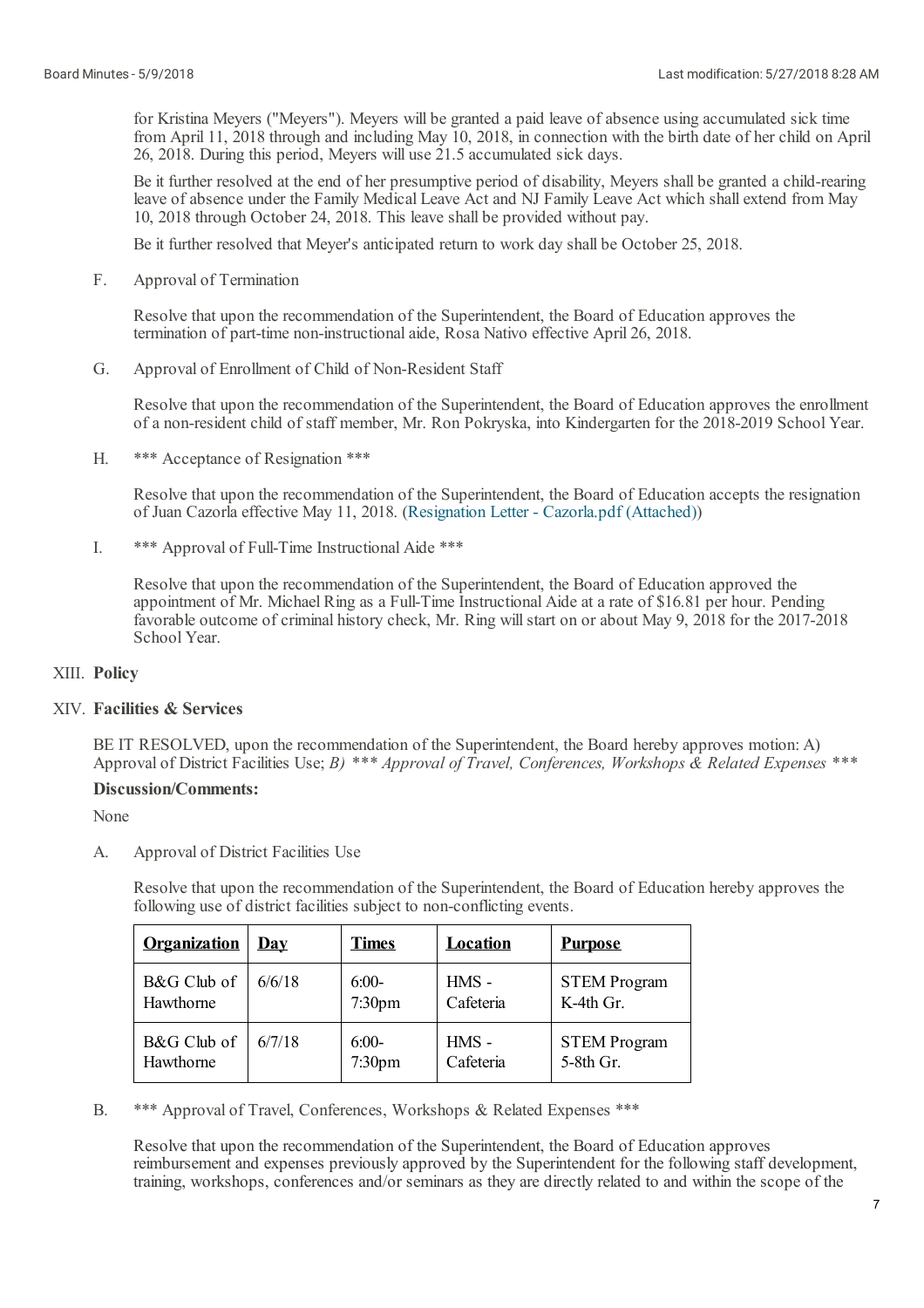participant's duties and are critical to the instructional needs and/or efficient operation of the district. The travel expenses are justified and within the guidelines established by the New Jersey Department of Education accountability regulations.

| <b>Date</b> | <b>Participants</b> | <b>Workshop</b>                                                              | <b>Location</b>            | Fee     | <b>Sub</b><br><b>Needed</b> | <b>Other</b><br><b>Costs</b> |
|-------------|---------------------|------------------------------------------------------------------------------|----------------------------|---------|-----------------------------|------------------------------|
| 5/11/18     | Debra<br>Andrenuik  | <b>NJEIF</b><br><b>Training Day</b><br>Seminar                               | Hackensack,<br>NJ          | \$0     | No                          | Mileage $&$<br>Tolls         |
| 6/19/18     | Debra<br>Andrenuik  | FY 2019<br><b>ESEA</b><br>Consolidated<br>Formula<br>Subgrant<br>Application | <b>PCCC</b><br>Haskell, NJ | \$0     | No                          | Mileage $&$<br>Tolls         |
| 6/19/18     | Antonella<br>Lind   | FY 2019<br><b>ESEA</b><br>Consolidated<br>Formula<br>Subgrant<br>Application | <b>PCCC</b><br>Haskell, NJ | \$0     | N <sub>0</sub>              | Mileage $&$<br>Tolls         |
| 5/14/18     | Antonella<br>Lind   | Special<br>Education<br>Symposium                                            | Howell, NJ                 | \$49.00 | No                          | Mileage $&$<br>Tolls         |

# XV. **Curriculum**

BE IT RESOLVED, upon the recommendation of the Superintendent, the Board hereby approves motion: A) Approval of Field Trip

## **Discussion/Comments:**

Ms. Leto asked if there is a date for the field trip? Ms. Andreniuk replied that dates will no longer be included on the agenda for safety purposes.

A. Approval of Field Trip

> Resolve that upon the recommendation of the Superintendent, the Board of Education approves the following field trip as noted below:

| Grade   | Location                                                      | Fee                              |
|---------|---------------------------------------------------------------|----------------------------------|
| Grade 6 | Buehler Challenger and Science<br>Center, Paramus, New Jersey | \$32.00 collected<br>per student |

# XVI. **Petition of Citizens**

Members of the public may speak once for a maximum period of three minutes by the clock during this portion of the meeting. The public may speak on any topic during their five minutes. If a member of the public raises a question, all questions should be directed to the Board President. Depending on the nature and complexity of the question, it may or may not be answered during the meeting and, if so, only after the member of the public has completed their comments or reached their allotted time. We also recognize that everyone has the freedom to speak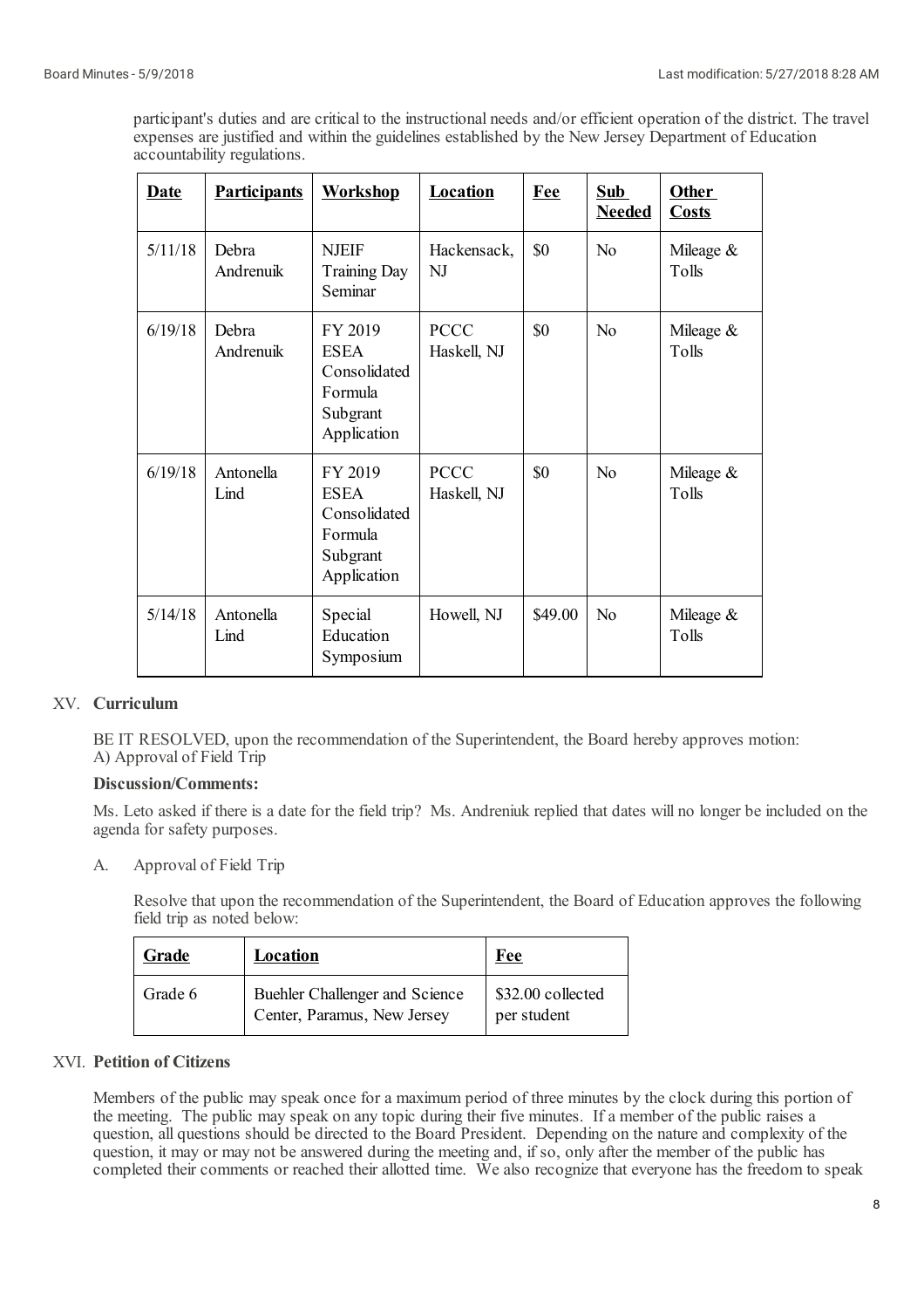but advise you that anything said in public may have legal ramifications. There is no protection regarding statements made by the public. Please state your name, address, and if applicable, group affiliation and sign in before you begin.

Elisabeth House: Ms. House commented as to what programming will be replacing the Industrial Arts programming. Mr. Griffo replied.

A. Motion to Open the Floor

> The motion was made by Board Member Leto and seconded by Board Member DeNova, and with a unanimous roll call vote, the motion carried.

B. Motion to Close the Floor

> The motion was made by Board Member Mannino and seconded by Board Member Leto, and with a unanimous roll call vote, the motion carried.

# XVII. **Old Business**

None

None

# XVIII. **New Business**

None

.

## **Discussion/Comments:**

XIX. **Future Meeting and Important Dates**

| May 22, 2018  | <b>Regular Meeting</b>  | 7:00 <sub>pm</sub> |
|---------------|-------------------------|--------------------|
| June 13, 2018 | <b>Workshop Meeting</b> | $7:00$ pm          |
| June 27, 2018 | <b>Regular Meeting</b>  | $7:00$ pm          |
| July 18, 2018 | <b>Regular Meeting</b>  | 7:00 <sub>pm</sub> |

# XX. **Executive Session**

WHEREAS C231, P.L. 1975, also known as the Open Public Meetings Act, authorizes a public body to meet in executive or private sessions under certain, limited circumstances; and

WHEREAS, said law requires the Board to adopt a resolution at a public meeting before it can meet in such as executive or private session;

THEREFORE, BE IT RESOLVED BY THE NORTH HALEDON BOARD OF EDUCATION that:

1) The Board has determined that it is necessary to meet in Executive Session on May 9, 2018 at 8:30 p.m. to discuss:

1. matters of pending litigation or items falling within attorney-client privilege;

2) The Board will make public the matter(s) discussed if and when confidentially in no longer required.

3) The Board will take action pursuant to said discussion at a public meeting.

The motion was made by Board Member DeNova and seconded by Board Member Leto, and with a unanimous roll